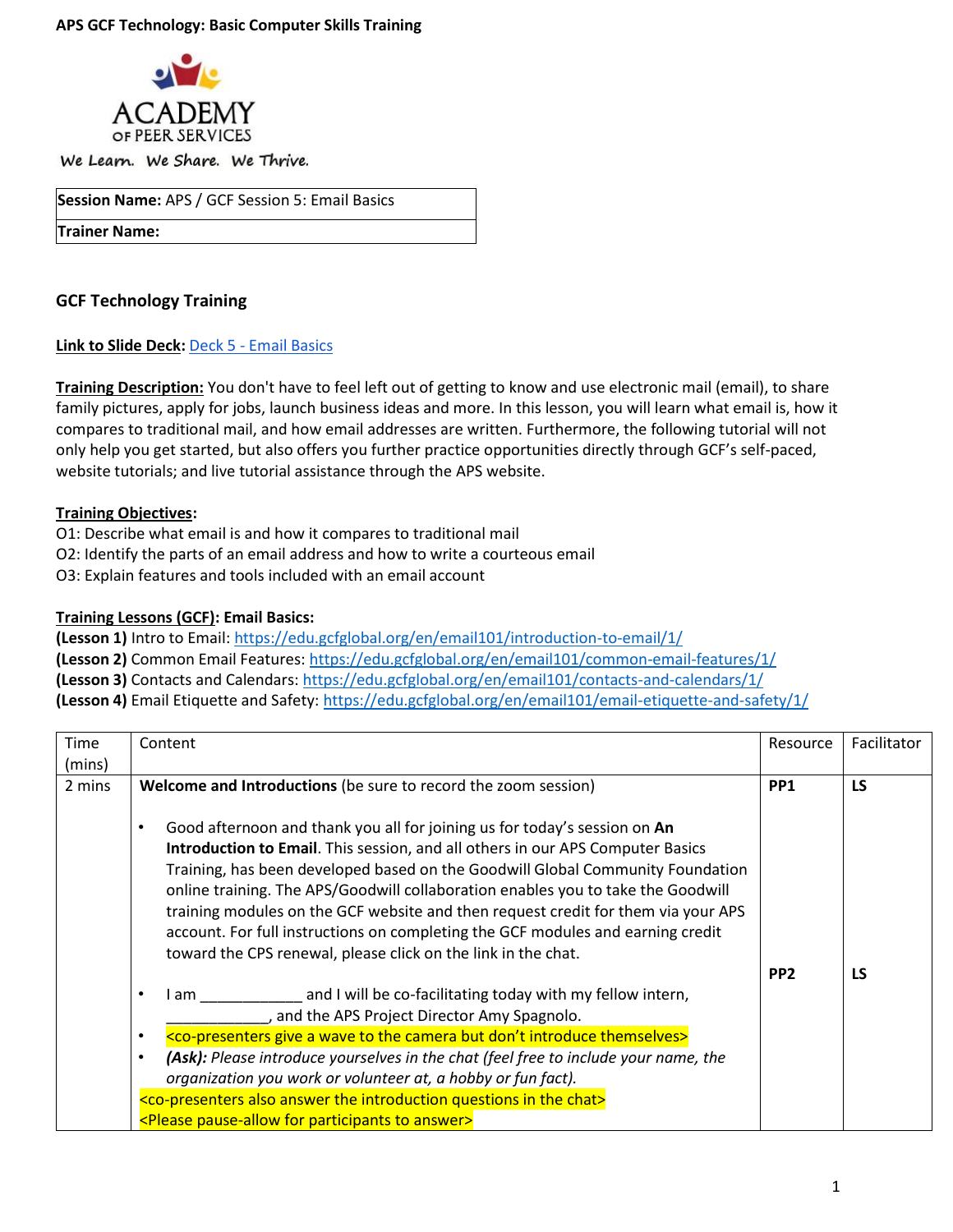|        | Thank you all for the introductions! It's nice to learn a little bit more about you all as we                                                                                                                                                                                                                                                                                                                                                                                                                                                                                                                                                                                                                                                                                                                                                                                                                                                                                                                                                                                                                                                                                                                                                                                                                                                                                                                                                                                                            |                 |           |
|--------|----------------------------------------------------------------------------------------------------------------------------------------------------------------------------------------------------------------------------------------------------------------------------------------------------------------------------------------------------------------------------------------------------------------------------------------------------------------------------------------------------------------------------------------------------------------------------------------------------------------------------------------------------------------------------------------------------------------------------------------------------------------------------------------------------------------------------------------------------------------------------------------------------------------------------------------------------------------------------------------------------------------------------------------------------------------------------------------------------------------------------------------------------------------------------------------------------------------------------------------------------------------------------------------------------------------------------------------------------------------------------------------------------------------------------------------------------------------------------------------------------------|-----------------|-----------|
|        | begin our session together. I will turn the presentation over to _____ to lead us                                                                                                                                                                                                                                                                                                                                                                                                                                                                                                                                                                                                                                                                                                                                                                                                                                                                                                                                                                                                                                                                                                                                                                                                                                                                                                                                                                                                                        |                 |           |
|        | through some housekeeping.                                                                                                                                                                                                                                                                                                                                                                                                                                                                                                                                                                                                                                                                                                                                                                                                                                                                                                                                                                                                                                                                                                                                                                                                                                                                                                                                                                                                                                                                               |                 |           |
| 3 mins | Thanks .                                                                                                                                                                                                                                                                                                                                                                                                                                                                                                                                                                                                                                                                                                                                                                                                                                                                                                                                                                                                                                                                                                                                                                                                                                                                                                                                                                                                                                                                                                 | PP3             | <b>AS</b> |
|        | Housekeeping                                                                                                                                                                                                                                                                                                                                                                                                                                                                                                                                                                                                                                                                                                                                                                                                                                                                                                                                                                                                                                                                                                                                                                                                                                                                                                                                                                                                                                                                                             |                 |           |
|        | Notification that session is being recorded<br>$\bullet$<br>Directions for registering for the GCF tutorials, working on the tutorials, earning a<br>$\bullet$<br>certificate of completion, requesting CE credit for the modules completed via the<br>academy are available on the Virtual Learning Community. Rita Cronise provided<br>this overview on Monday September 27th. That recording can be accessed at the<br>VLC https://aps-community.org/faces-places-webinar-series/ <put chat="" in="" link="" the="">.<br/>If you need to take a break, please stay muted and feel free to turn off your camera.<br/><math display="inline">\bullet</math><br/>Request to use the chat box for questions, co-trainer will moderate those questions;<br/><math display="inline">\bullet</math><br/>stay muted during the training part of today's session.<br/>There will be time for discussion and Q&amp;A after the lesson.<br/><math display="inline">\bullet</math><br/>Schedule of GCF trainings (Mondays, Wednesdays; Fridays are for checking in and<br/><math display="inline">\bullet</math><br/>receiving additional support; the series runs for three weeks; series repeated again<br/>for three additional weeks)<br/>https://bit.ly/GCF-Training <put chat="" in="" link="" the=""><br/><math display="inline">\bullet</math><br/>We will provide a link to all of the resources we are using today at the end of the<br/><math display="inline">\bullet</math><br/>session.</put></put> |                 |           |
|        | We also provide additional supports and services that will describe.<br>$\bullet$<br>the floor is yours.                                                                                                                                                                                                                                                                                                                                                                                                                                                                                                                                                                                                                                                                                                                                                                                                                                                                                                                                                                                                                                                                                                                                                                                                                                                                                                                                                                                                 |                 |           |
| 2 mins | Thanks, 1988.                                                                                                                                                                                                                                                                                                                                                                                                                                                                                                                                                                                                                                                                                                                                                                                                                                                                                                                                                                                                                                                                                                                                                                                                                                                                                                                                                                                                                                                                                            | PP4             | <b>DV</b> |
|        | <b>Information on Additional Supports/Services</b><br>We will offer GCF Lesson Review Sessions on Fridays from 12:00 to 1:00. These<br>virtual, live support sessions are to review any part of the lesson content that you'd                                                                                                                                                                                                                                                                                                                                                                                                                                                                                                                                                                                                                                                                                                                                                                                                                                                                                                                                                                                                                                                                                                                                                                                                                                                                            |                 |           |
|        | like to revisit from the Monday and Wednesday GCF / APS Skills Training sessions.<br>One2One tutoring and support is also now being offered. The One2One sessions<br>$\bullet$<br>are live, online, peer tutoring. Support is offered for any one of the 13 CORE<br>courses. You will be able to register for 30-minute sessions (up to 3 sessions per<br>week) using our online calendar. The link to the calendar will be sent out via the<br>APS announcement center soon so please stay tuned!                                                                                                                                                                                                                                                                                                                                                                                                                                                                                                                                                                                                                                                                                                                                                                                                                                                                                                                                                                                                       |                 |           |
|        | We would like to share the learning objectives for the training today.                                                                                                                                                                                                                                                                                                                                                                                                                                                                                                                                                                                                                                                                                                                                                                                                                                                                                                                                                                                                                                                                                                                                                                                                                                                                                                                                                                                                                                   |                 |           |
| 2 mins | <b>Learning Objectives</b>                                                                                                                                                                                                                                                                                                                                                                                                                                                                                                                                                                                                                                                                                                                                                                                                                                                                                                                                                                                                                                                                                                                                                                                                                                                                                                                                                                                                                                                                               | PP <sub>5</sub> | <b>DV</b> |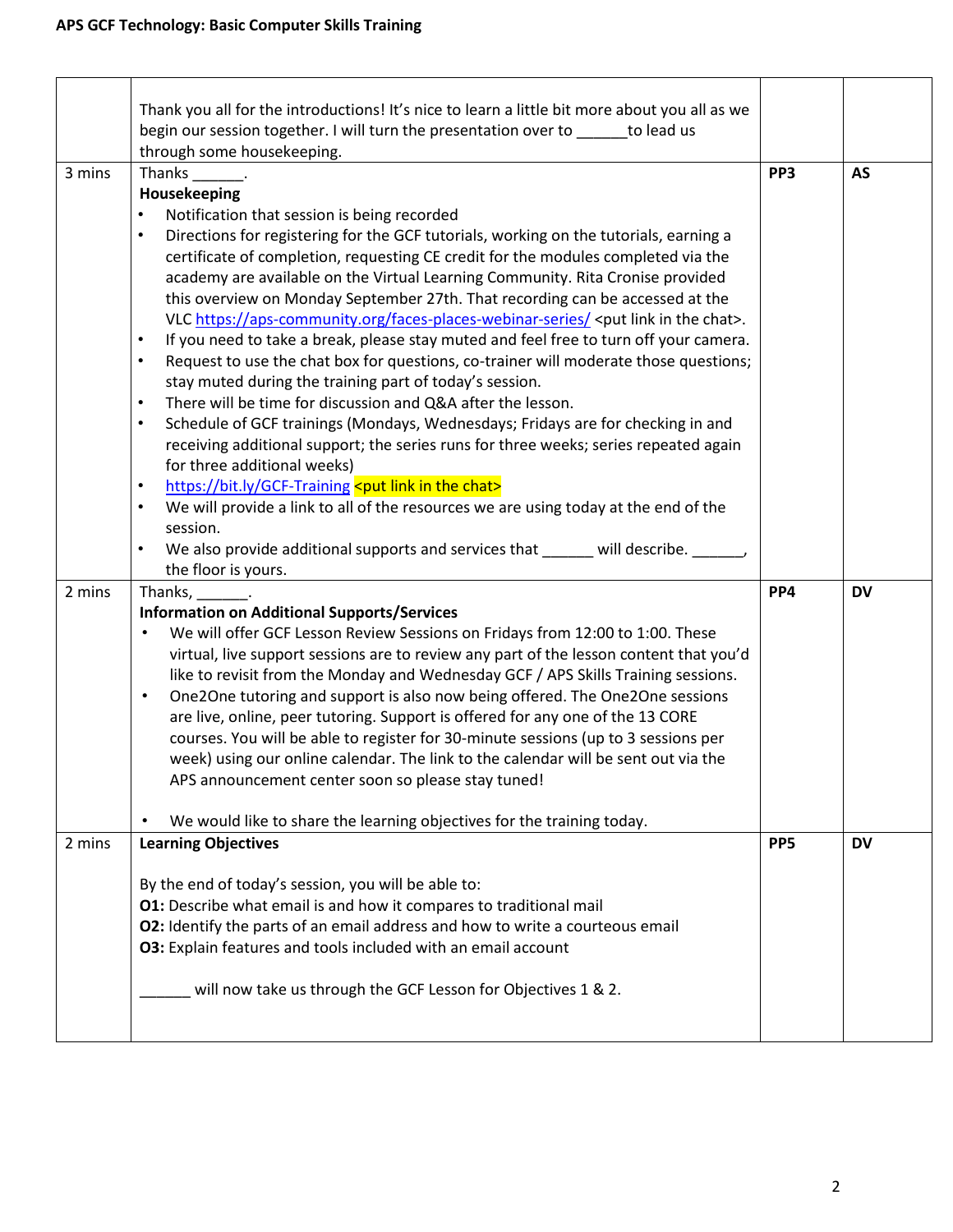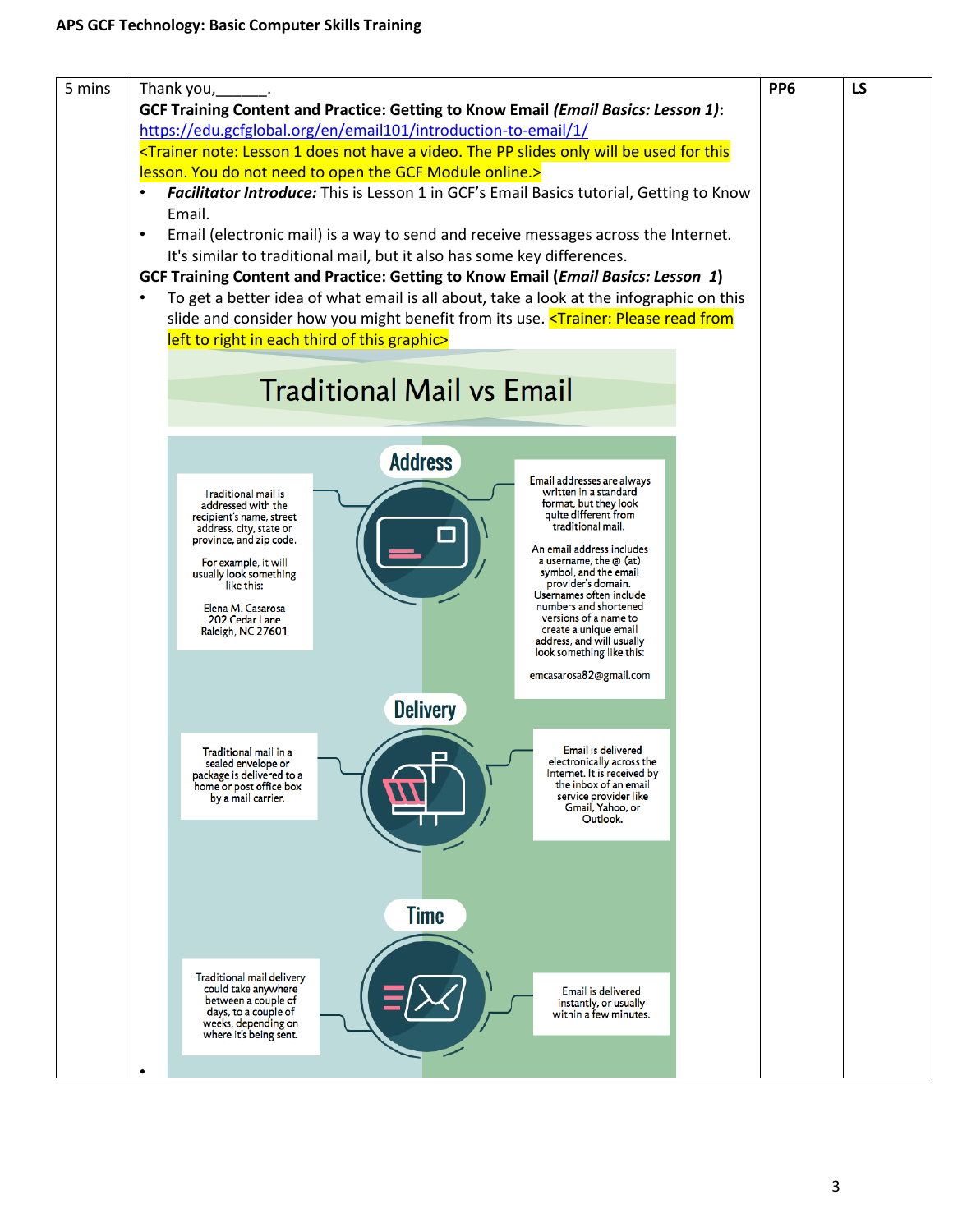| 5 mins | <b>Understanding Email Addresses</b>                                                                                                                                           | PP7             | <b>LS</b> |
|--------|--------------------------------------------------------------------------------------------------------------------------------------------------------------------------------|-----------------|-----------|
|        | GCF Training Content and Practice: Getting to Know Email (Email Basics: Lesson 1)                                                                                              |                 |           |
|        | Let's examine the common identifiers of an email address: Email addresses are                                                                                                  |                 |           |
|        | always written in a standard format, but they look quite different from traditional                                                                                            |                 |           |
|        | mail.                                                                                                                                                                          |                 |           |
|        | Number 1: An email address includes the username (which will be the person's<br>$\bullet$                                                                                      |                 |           |
|        | email username that you're sending the email to)                                                                                                                               |                 |           |
|        | (By the way, as the sender, and person with an email account, you will have a<br>$\bullet$                                                                                     |                 |           |
|        | username too).                                                                                                                                                                 |                 |           |
|        | <b>Number 2:</b> Immediately following the username is the $\omega$ (at) symbol, and<br>$\bullet$                                                                              |                 |           |
|        | <b>Number 3:</b> Immediately after the $@$ symbol is the email provider's domain name,<br>$\bullet$                                                                            |                 |           |
|        | like yahoo.com or gmail.com. (By the way, we will be covering Gmail with more                                                                                                  |                 |           |
|        | detail in next week's session). Therefore, we've learned that an email address                                                                                                 |                 |           |
|        | includes these three steps, a username, the @ symbol and the email provider's                                                                                                  |                 |           |
|        | domain name.                                                                                                                                                                   |                 |           |
|        | Usernames often include numbers and a shortened version of a person's name.<br>$\bullet$                                                                                       |                 |           |
|        | Let's take an imaginary name like, Melissa Ashley Dollar for example ( <insert<br><math display="inline">\bullet</math></insert<br>                                            |                 |           |
|        | "Melissa Ashley Dollar> and <madollar38@gmail.com> in the chat box&gt;), an email</madollar38@gmail.com>                                                                       |                 |           |
|        | address for Melissa may usually look something like: madollar38@gmail.com                                                                                                      |                 |           |
|        | To send an email to Melissa Ashley Dollar, you would use her email address.<br>$\bullet$                                                                                       |                 |           |
|        | To receive emails, you will need an email account and an email address. Also, if you<br>$\bullet$                                                                              |                 |           |
|        | want to send emails to other people, you will need to obtain their email addresses                                                                                             |                 |           |
|        | (like we did for Melissa).                                                                                                                                                     |                 |           |
|        | It's important to learn how to write email addresses correctly because if you do not<br>$\bullet$                                                                              |                 |           |
|        | enter them exactly right, your emails will not be delivered or might be delivered to                                                                                           |                 |           |
|        |                                                                                                                                                                                |                 |           |
|        |                                                                                                                                                                                |                 |           |
| 2 mins | the wrong person.<br><b>Participant Check-In</b>                                                                                                                               | PP8             | <b>LS</b> |
|        |                                                                                                                                                                                |                 |           |
|        | (Ask): Who can share in the chat, what are the parts to a personal letter? (Date,                                                                                              |                 |           |
|        | Greeting or Salutation, the Body of the letter, and the Complimentary Closing, and                                                                                             |                 |           |
|        | Signature)                                                                                                                                                                     |                 |           |
|        | (Ask): What's one thing you appreciate about electronic mail or email?                                                                                                         |                 |           |
|        | Here's a little segment, we'd like to joyfully call "Word have you heard?" We are                                                                                              |                 |           |
|        | going to be using the word "interface" in our next learning example. Let's review                                                                                              |                 |           |
|        | the meaning of this word. Interface is a point where two subjects meet and                                                                                                     |                 |           |
|        | interact. As it relates to computer use, interface is a device or program enabling a                                                                                           |                 |           |
|        | user to communicate with a computer (you do not have to read this: these                                                                                                       |                 |           |
|        | definitions were retrieved from the Microsoft Bing search engine, 10/7/2021).                                                                                                  |                 |           |
|        |                                                                                                                                                                                |                 |           |
|        | is going to lead us through GCF Lesson 2 Common Email Features.                                                                                                                |                 |           |
| 5 mins | Thank you, 1997.                                                                                                                                                               | PP <sub>9</sub> | <b>DV</b> |
|        | <b>GCF Training Content and Practice: (Lesson 2) Common Email Features:</b>                                                                                                    |                 |           |
|        | https://edu.gcfglobal.org/en/email101/common-email-features/1/                                                                                                                 |                 |           |
|        | <trainer 2="" a="" be="" does="" for="" have="" lesson="" not="" note:="" only="" pp="" slides="" td="" the="" this<="" used="" video.="" will=""><td></td><td></td></trainer> |                 |           |
|        | lesson. You do not need to open the GCF Module online.>                                                                                                                        |                 |           |
|        |                                                                                                                                                                                |                 |           |
|        | No matter which email service you choose, you'll need to learn how to interact with<br>$\bullet$                                                                               |                 |           |
|        | an email interface, including the inbox, the Message pane, and the Compose pane.                                                                                               |                 |           |
|        | Depending on the email provider, the interfaces may look and feel different, but<br>they all function in essentially the same way.                                             |                 |           |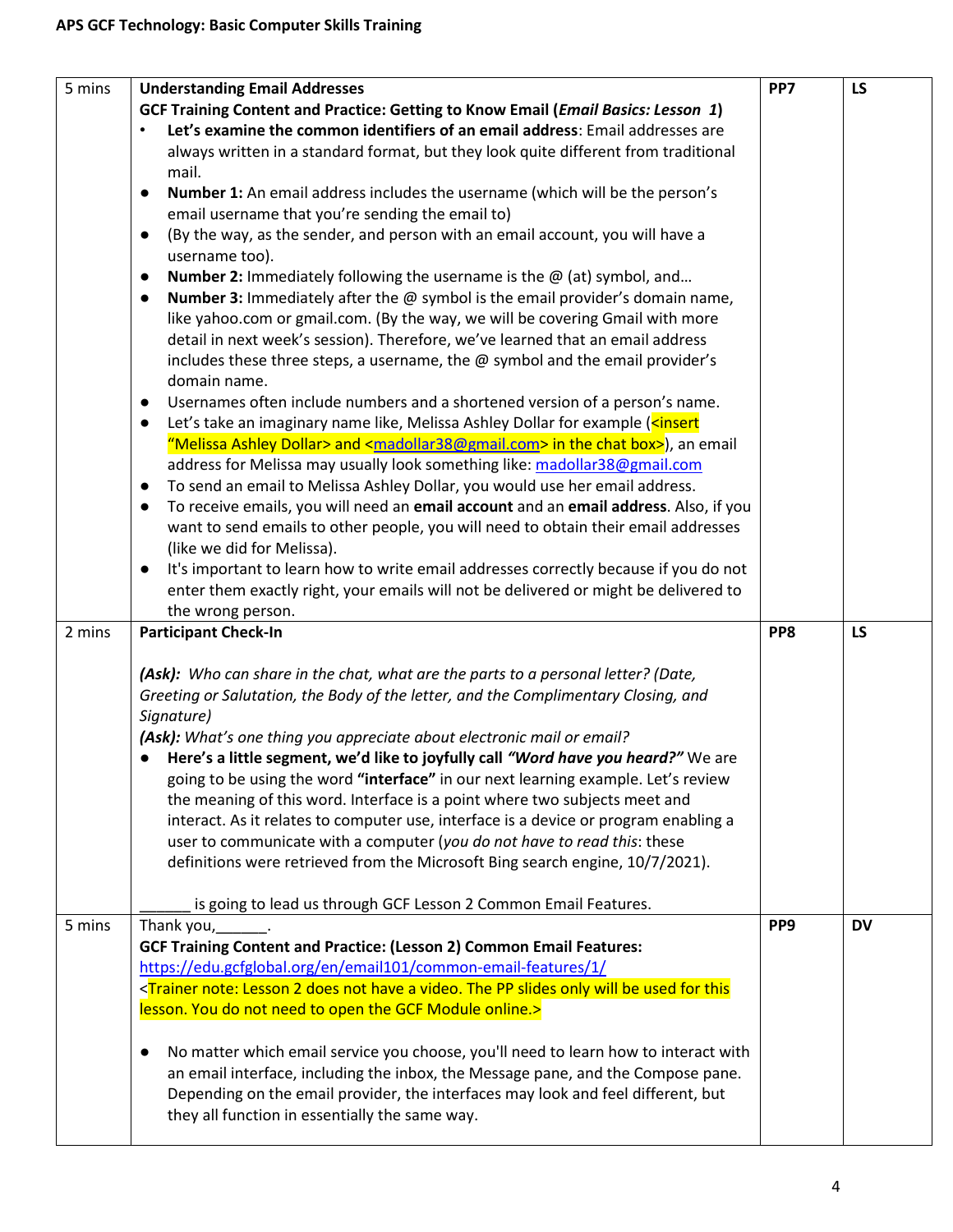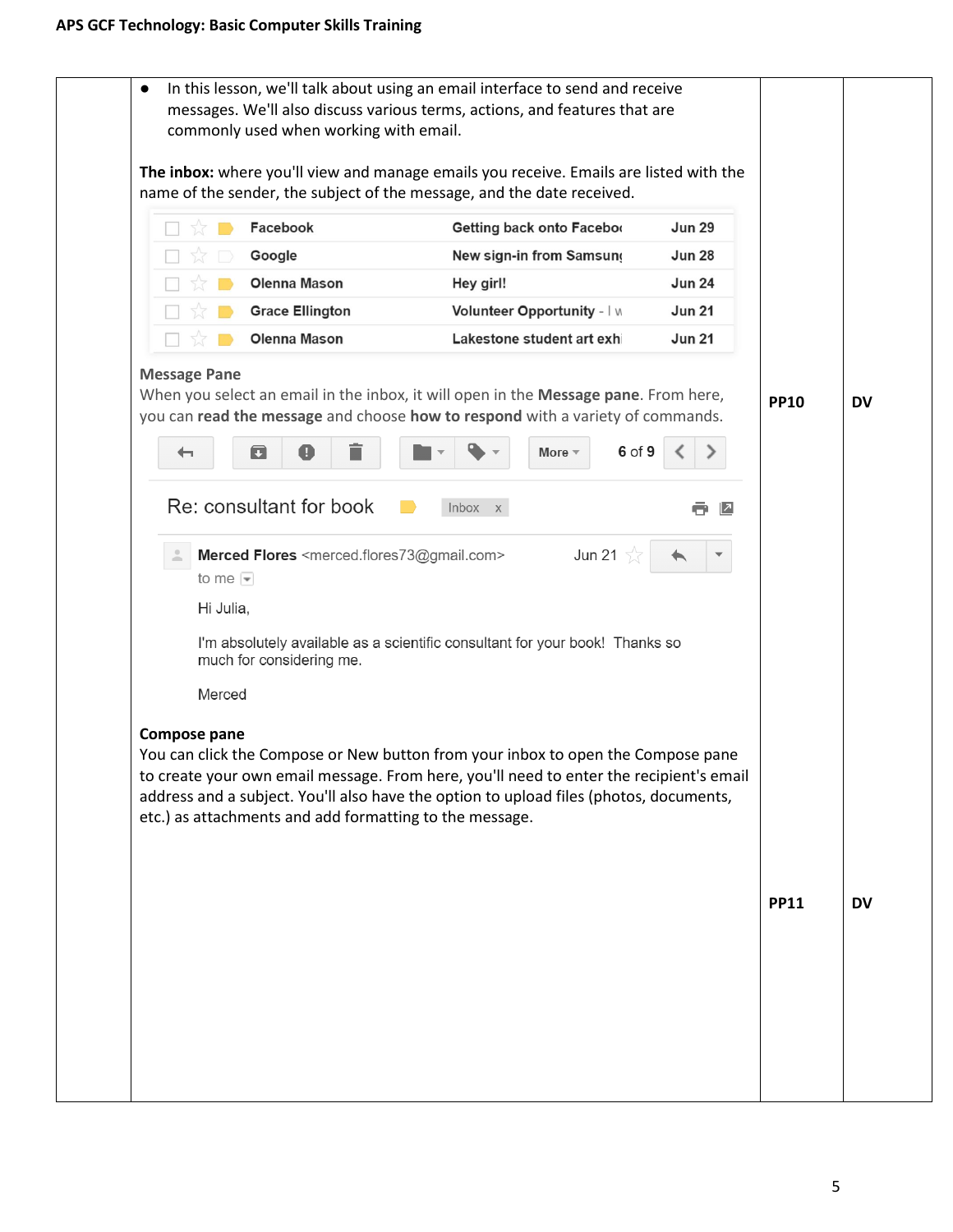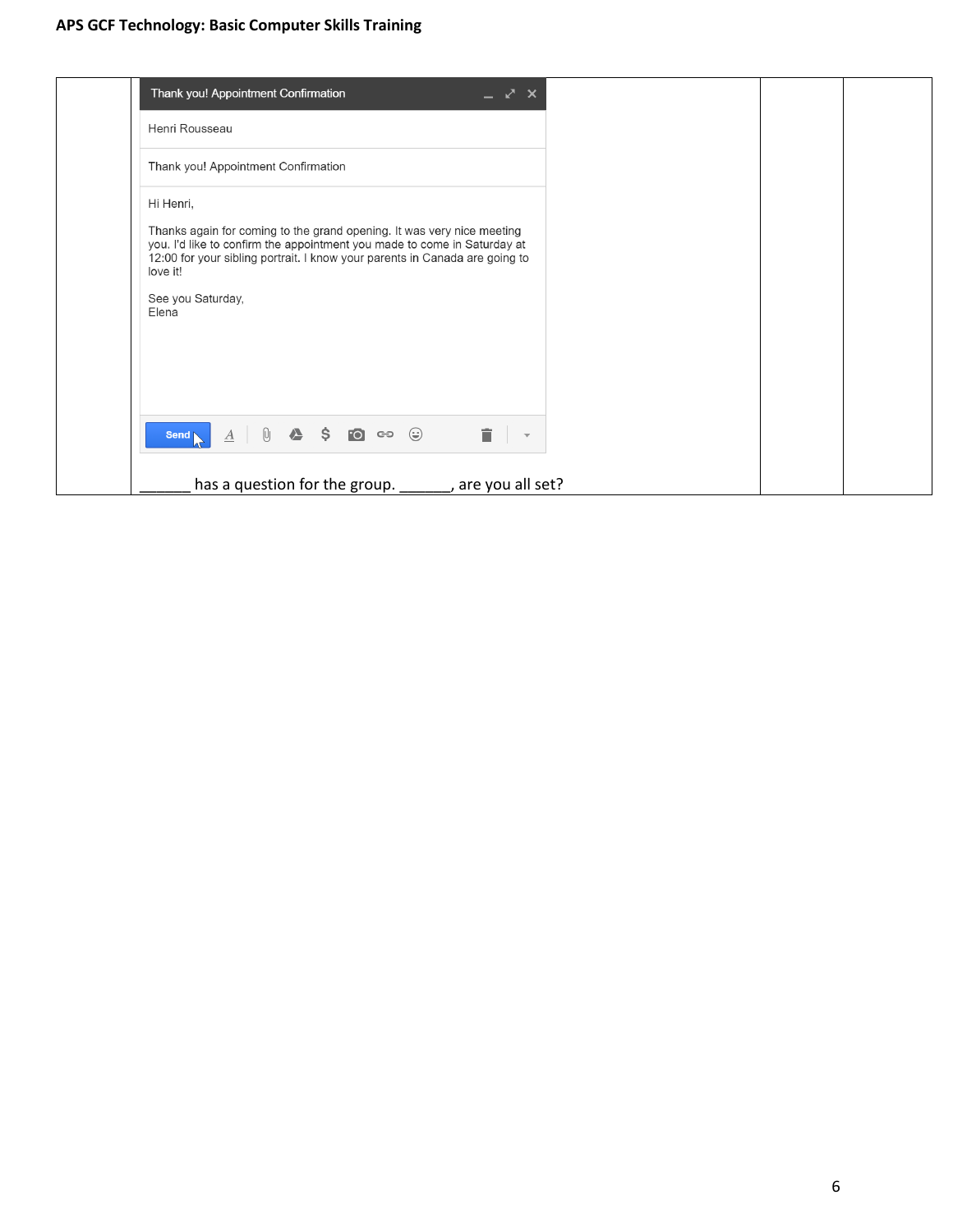| 5 mins | <b>GCF Training Content and Practice: (Lesson 3) Contacts &amp; Calendars</b>                                                                                                                                                                                                                                                                                                                                                                                                                                                                                                                                                                                                                                                                                                                                                                                                                   | <b>PP12</b> | LS        |
|--------|-------------------------------------------------------------------------------------------------------------------------------------------------------------------------------------------------------------------------------------------------------------------------------------------------------------------------------------------------------------------------------------------------------------------------------------------------------------------------------------------------------------------------------------------------------------------------------------------------------------------------------------------------------------------------------------------------------------------------------------------------------------------------------------------------------------------------------------------------------------------------------------------------|-------------|-----------|
|        | <trainer 3="" a="" be="" does="" for="" have="" lesson="" not="" note:="" only="" pp="" slides="" td="" the="" this<="" used="" video.="" will=""><td></td><td></td></trainer>                                                                                                                                                                                                                                                                                                                                                                                                                                                                                                                                                                                                                                                                                                                  |             |           |
|        | lesson. You do not need to open the GCF Module online.>                                                                                                                                                                                                                                                                                                                                                                                                                                                                                                                                                                                                                                                                                                                                                                                                                                         |             |           |
|        | https://edu.gcfglobal.org/en/email101/contacts-and-calendars/1/                                                                                                                                                                                                                                                                                                                                                                                                                                                                                                                                                                                                                                                                                                                                                                                                                                 |             |           |
|        | (Ask): Does anyone still use an address book or a telephone organizer book to write<br>down the contact info of your friends, special contacts and acquaintances?                                                                                                                                                                                                                                                                                                                                                                                                                                                                                                                                                                                                                                                                                                                               |             |           |
|        | One convenience of having an email account is that most webmail (or email<br>$\bullet$<br>domain) providers include added features like an online calendar and a contact or<br>online address book. These features make it easy to stay organized and access your<br>important information from anywhere.<br>In this lesson, you'll learn more about the basics of online calendars and contacts<br>$\bullet$<br>lists using examples from a few common webmail providers, including Yahoo! and<br>Gmail.<br>Next, will share a few tips for working with contacts or people who you<br>$\bullet$<br>would like to communicate with via email. Online contact lists help you organize<br>contact information for your friends, family, and coworkers, just like an address<br>book. Once people are added to your contacts list, it's easy to access their<br>information anytime and anywhere. |             |           |
|        | the floor is yours.                                                                                                                                                                                                                                                                                                                                                                                                                                                                                                                                                                                                                                                                                                                                                                                                                                                                             | <b>PP13</b> | <b>DV</b> |
|        | Thanks ________.                                                                                                                                                                                                                                                                                                                                                                                                                                                                                                                                                                                                                                                                                                                                                                                                                                                                                |             |           |
|        | <b>Adding Contacts:</b><br>It's easy to add people to your contacts list. When you create a new contact, you<br>should (at the very least) enter a first and last name, as well as an email address.<br>However, you can also enter other information, like a phone number, home<br>address, and more. In most email accounts, the name and email of anyone you<br>correspond with will be added to your contacts list automatically.<br><b>Selecting Contacts:</b>                                                                                                                                                                                                                                                                                                                                                                                                                             |             |           |
|        | Once you've added people to your contacts list, you'll never have to worry about<br>remembering an email address. Whenever you create a new email, you can select<br>the To or Add Recipients button.                                                                                                                                                                                                                                                                                                                                                                                                                                                                                                                                                                                                                                                                                           |             |           |
|        | <b>Linking Contacts:</b><br>$\bullet$<br>If you already have a lot of contacts saved in another web-based service, such as<br>Facebook or Linkedln, it's easy to link them between accounts, which can save you<br>a lot of time. For example, you could import your Facebook contacts to your<br>webmail service or use your existing contacts list to search for friends on Facebook.<br><b>Contact Groups:</b><br>$\bullet$                                                                                                                                                                                                                                                                                                                                                                                                                                                                  |             |           |
|        | If you frequently connect with the same group of people, you can create contact<br>groups for quick access. This allows you to quickly sort your contacts by type. For<br>example, you might use one group to organize your personal contacts and another<br>for professional contacts.                                                                                                                                                                                                                                                                                                                                                                                                                                                                                                                                                                                                         |             |           |
|        | There is more information in the GCF Lesson 3 about using an online calendar. Online<br>calendars make it easy to schedule appointments, organize tasks, and manage your                                                                                                                                                                                                                                                                                                                                                                                                                                                                                                                                                                                                                                                                                                                        |             |           |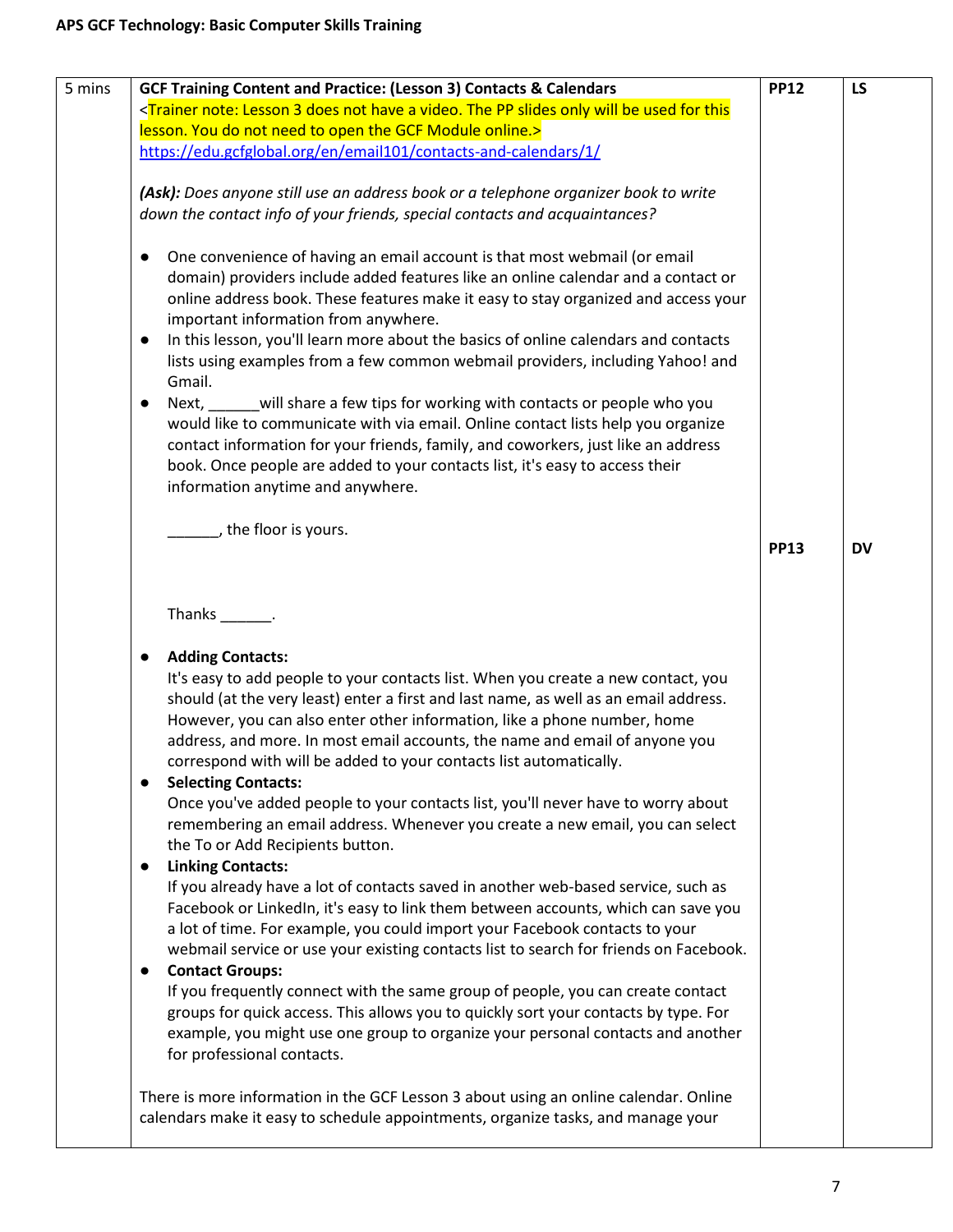| time, just like a desk calendar. But unlike a physical calendar, online calendars give you |  |
|--------------------------------------------------------------------------------------------|--|
|                                                                                            |  |
| the freedom to quickly edit and rearrange your schedule whenever you want. You'll          |  |
| even be able to access your calendar on the go and sync it across multiple devices, like   |  |
|                                                                                            |  |
| your mobile phone and personal computer.                                                   |  |
|                                                                                            |  |
| will cover our fourth and final lesson on email etiquette.                                 |  |
|                                                                                            |  |
|                                                                                            |  |
|                                                                                            |  |
|                                                                                            |  |
|                                                                                            |  |
|                                                                                            |  |
|                                                                                            |  |
|                                                                                            |  |
|                                                                                            |  |
|                                                                                            |  |
|                                                                                            |  |
|                                                                                            |  |
|                                                                                            |  |
|                                                                                            |  |
|                                                                                            |  |
|                                                                                            |  |
|                                                                                            |  |
|                                                                                            |  |
|                                                                                            |  |
|                                                                                            |  |
|                                                                                            |  |
|                                                                                            |  |
|                                                                                            |  |
|                                                                                            |  |
|                                                                                            |  |
|                                                                                            |  |
|                                                                                            |  |
|                                                                                            |  |
|                                                                                            |  |
|                                                                                            |  |
|                                                                                            |  |
|                                                                                            |  |
|                                                                                            |  |
|                                                                                            |  |
|                                                                                            |  |
|                                                                                            |  |
|                                                                                            |  |
|                                                                                            |  |
|                                                                                            |  |
|                                                                                            |  |
|                                                                                            |  |
|                                                                                            |  |
|                                                                                            |  |
|                                                                                            |  |
|                                                                                            |  |
|                                                                                            |  |
|                                                                                            |  |
|                                                                                            |  |
|                                                                                            |  |
|                                                                                            |  |
|                                                                                            |  |
|                                                                                            |  |
|                                                                                            |  |
|                                                                                            |  |
|                                                                                            |  |
|                                                                                            |  |
|                                                                                            |  |
|                                                                                            |  |
|                                                                                            |  |
|                                                                                            |  |
|                                                                                            |  |
|                                                                                            |  |
|                                                                                            |  |
|                                                                                            |  |
|                                                                                            |  |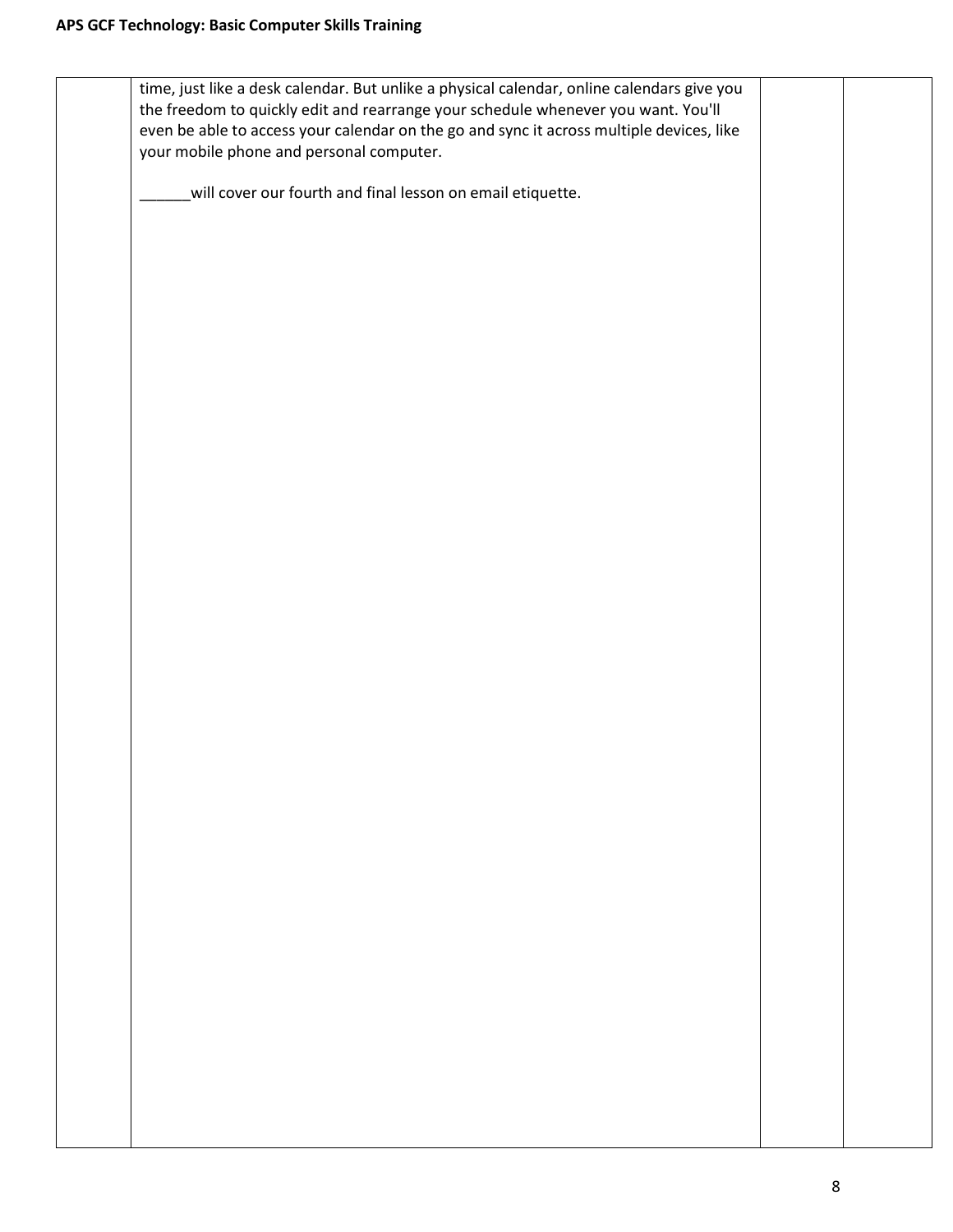|           | Thanks .                                                                                                                                                                      | <b>PP 14</b> |
|-----------|-------------------------------------------------------------------------------------------------------------------------------------------------------------------------------|--------------|
|           | GCF Training Content and Practice: (Lesson 4) Email Etiquette & Safety                                                                                                        |              |
|           | https://edu.gcfglobal.org/en/email101/email-etiquette-and-safety/1/                                                                                                           |              |
|           | <trainer 3="" a="" be="" does="" for="" have="" lesson="" not="" note:="" only="" pp="" slides="" th="" the="" this<="" used="" video.="" will=""><th></th></trainer>         |              |
|           | lesson. You do not need to open the GCF Module online.>                                                                                                                       |              |
|           |                                                                                                                                                                               |              |
| $\bullet$ | Like any form of online communication, it's important to practice                                                                                                             |              |
|           | good etiquette and safety when using email. Email Etiquette is a set of rules and                                                                                             |              |
|           | guidelines that people use to communicate more effectively, while avoiding coming                                                                                             |              |
|           | off as offensive.                                                                                                                                                             |              |
| $\bullet$ | In this lesson, we'll discuss writing more effective emails using good etiquette, both                                                                                        |              |
|           | for personal use and in the workplace. We'll also talk about different tips for using                                                                                         |              |
|           | email safely.                                                                                                                                                                 |              |
|           |                                                                                                                                                                               |              |
|           | Here are some basics GCF has provided to write better emails, no matter who you're                                                                                            |              |
|           | sending an email to; then you can tailor the email based on the situation, before                                                                                             |              |
|           | sending it off.                                                                                                                                                               |              |
|           |                                                                                                                                                                               |              |
| $\bullet$ | First things first, common courtesy will carry us the extra mile. Just like a written                                                                                         |              |
|           | letter, it's nice to start your email with a greeting like Dear Robert or Hi Raquel. It's<br>also appropriate practice to add a closing line, such as "Thanks" with your name |              |
|           | underneath.                                                                                                                                                                   |              |
| $\bullet$ | Secondly, it's wise to be clear and concise. People are typically more inclined to                                                                                            |              |
|           | read an email when they know what the email is about. While we do not want to                                                                                                 |              |
|           | ramble and be over worded in our email, we do want our message to be clear. To                                                                                                |              |
|           | amplify the clarity of your email include a relevant subject line.                                                                                                            |              |
| $\bullet$ | Third, check your tone in the email before pressing the send button. Your recipients                                                                                          |              |
|           | may not be able to pick up on irony or your style of sarcasm.                                                                                                                 |              |
|           | An example given by GCF is (imagine you have just sent out this email saying): "Get                                                                                           |              |
|           | your forms filled out ASAP (ASAP in all caps), this isn't rocket science people!"                                                                                             |              |
|           | (Ask): Curious, why is it not best practice to use all caps in an email, especially when                                                                                      |              |
|           | it's not a legitimate abbreviation?                                                                                                                                           |              |
|           | Fourth, using "reply all" can lead to mistakes. Double check the "Cc and Bcc" fields                                                                                          |              |
|           | when replying to an email. Instead of "reply all" (except when necessary), strongly                                                                                           |              |
|           | consider simply using "reply."                                                                                                                                                |              |
| $\bullet$ | Fifth, check for spelling and grammatical errors before sending your email off. We                                                                                            |              |
|           | do not get a second chance to make a first impression. Moreover, we want to avoid                                                                                             |              |
|           | the message of our email from being distracted, and possibly disregarded, due to                                                                                              |              |
|           | misspellings and other errors. Email software now includes spell check and                                                                                                    |              |
|           | grammar-correction suggestions. So, pay attention whenever you see those red                                                                                                  |              |
|           | squiggly lines or blue straight lines under a word you've typed.                                                                                                              |              |
| $\bullet$ | Lastly, be mindful when sending attachments. Some email attachments can                                                                                                       |              |
|           | contain viruses and other malware. It's generally safest not to open any                                                                                                      |              |
|           | attachment you weren't expecting. If a friend sends you an attachment, you may<br>want to ask if he or she meant to send it before downloading.                               |              |
| $\bullet$ | There will be times when we will want to share a photo, a document, or a file along                                                                                           |              |
|           | with our email. Once you open an email to write or compose, at the bottom of your                                                                                             |              |
|           | email frame, towards the left bottom corner, they'll be an icon of a paperclip. This                                                                                          |              |
|           | is the attachment icon, just like a paperclip is used in the office to attach one piece                                                                                       |              |
|           | of paper to another.                                                                                                                                                          |              |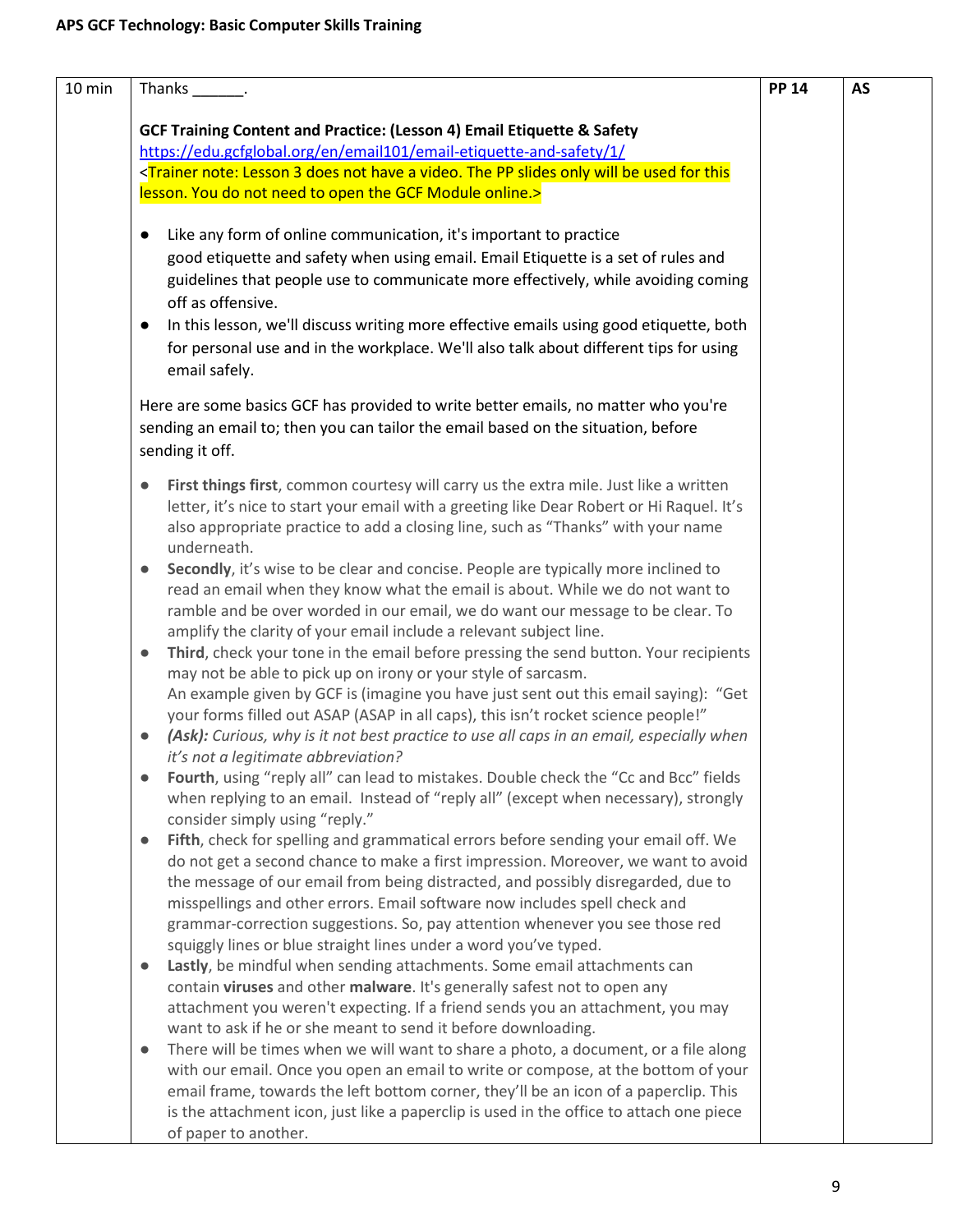|           | There are more useful tips offered in Lesson 4, Email Etiquette. For your<br>convenience, the link will be provided in the chat box.                                                                                            | <b>PP15</b>  | <b>AS</b> |
|-----------|---------------------------------------------------------------------------------------------------------------------------------------------------------------------------------------------------------------------------------|--------------|-----------|
|           | (Ask): What comes to mind when you hear the word "Spam?"                                                                                                                                                                        |              |           |
|           | Spam is another term for junk email or unwanted email advertisements. It's best<br>$\bullet$<br>to ignore or delete these messages. Luckily, most email services offer some<br>protection, including spam filtering.            |              |           |
|           | I am going to turn the session over to _<br>for our Q & A segment.                                                                                                                                                              |              |           |
| 10 mins   | Thanks, $\_\_\_\_\_\_\_\_\$ .<br><b>Q&amp;A</b>                                                                                                                                                                                 | <b>PP16</b>  | <b>AS</b> |
|           | We would like to open up the session for any questions you may have. If you<br>$\bullet$<br>would prefer to type your question in the chat, that is great. Or you can raise your<br>hand icon and we can call on you to unmute. |              |           |
|           | (Ask): What is one thing you learned from today's session that you may use<br>$\bullet$<br>yourself or use to support someone else?                                                                                             |              |           |
|           | And, we will now turn it back over to                                                                                                                                                                                           |              |           |
| 3 mins    | Summary/Wrap Up                                                                                                                                                                                                                 | <b>PP 17</b> | <b>DV</b> |
|           | Thank you _______.                                                                                                                                                                                                              |              |           |
|           | Today we learned what email is and how it compares to traditional mail.<br>We were able to identify the parts of an email address and how to write a<br>courteous email.                                                        |              |           |
|           | We also saw some of the features and tools included with an email account,<br>like an online address book and calendar.                                                                                                         |              |           |
| 2 min     | Closing                                                                                                                                                                                                                         | <b>PP 18</b> | <b>DV</b> |
| (or less) | We thank you for joining us today and we hope you come back again!                                                                                                                                                              |              |           |
|           | All of the links to the videos and APS resources we shared in today's presentation<br>$\bullet$                                                                                                                                 |              |           |
|           | can be accessed by clicking on the link in the chat box.                                                                                                                                                                        |              |           |
|           | $\bullet$<br>If you need information on registering for the GCF courses or requesting credit for<br>your CPS renewal, please click on the link in the chat.                                                                     |              |           |
|           | <put add="" all="" and="" chat,="" download="" in="" in<="" into="" last="" links="" of="" pdf="" slide="" slides="" td="" the="" to=""><td></td><td></td></put>                                                                |              |           |
|           | chat>                                                                                                                                                                                                                           |              |           |

### Notes: Links <insert links into the chat>

# **Slide #1**

GCF Computer Basics Overview - <https://youtu.be/InHnZ-DMjEY>

#### **Slide # 3**

VLC Webinars & Lesson Recordings - <https://aps-community.org/faces-places-webinar-series/> GCF Training Sign Up (Eventbrite) - [https://bit.ly/GCF-Training](https://nam02.safelinks.protection.outlook.com/?url=https%3A%2F%2Fbit.ly%2FGCF-Training&data=04%7C01%7Cspagnoam%40shp.rutgers.edu%7Ca771708c45ee45bfa8b908d97d2b744f%7Cb92d2b234d35447093ff69aca6632ffe%7C1%7C0%7C637678447859905937%7CUnknown%7CTWFpbGZsb3d8eyJWIjoiMC4wLjAwMDAiLCJQIjoiV2luMzIiLCJBTiI6Ik1haWwiLCJXVCI6Mn0%3D%7C1000&sdata=0tl1qWs56sKGwpa0dIhCG6bx7PzkwdcuGU3Z%2FvBVR7Y%3D&reserved=0)

#### **Slide #4**

One 2 One Tutoring (G Forms) - <link to come>

#### **Slide #6**

**(Lesson 1)** Intro to Email[: https://edu.gcfglobal.org/en/email101/introduction-to-email/1/](https://edu.gcfglobal.org/en/email101/introduction-to-email/1/)